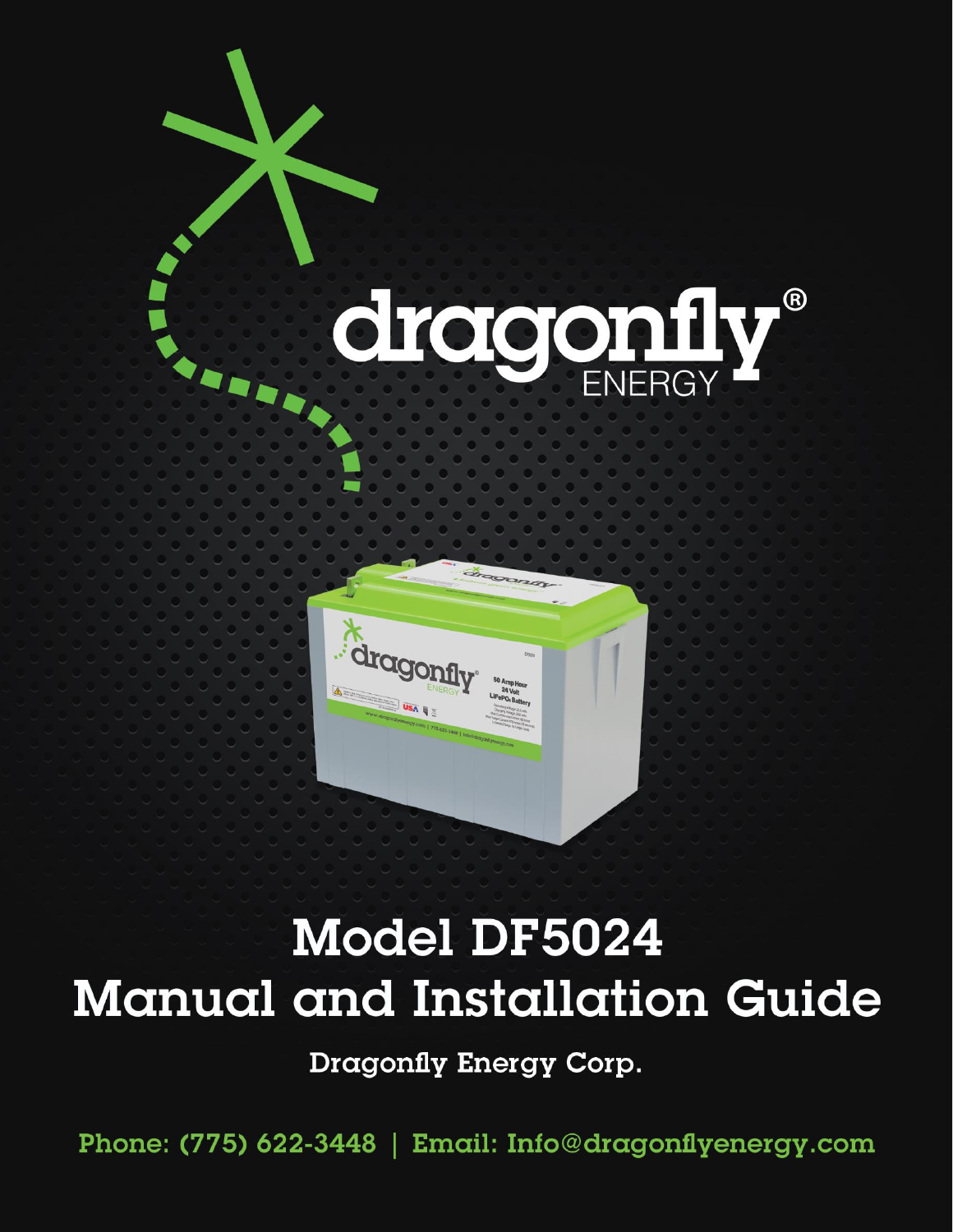## Please read this manual prior to installation and use.

Thank you for investing in a Dragonfly Energy system and welcome to the Dragonfly Energy family. This manual provides important information on how to install, operate, and care for your Dragonfly Energy batteries. If you have purchased with us before, you will find this manual useful as a reference tool. If this is your first purchase with Dragonfly Energy, this manual can serve as an educational tool on how to properly use and care for your investment.

If you have a heat-enabled model, please refer to the additional Heat-Enable Instruction manual prior to use and installation.

## Table of Contents









NEVADA

**MANE** 

Conforms to UL STD 62133-2 Certified to CSA STD C22.2# 62133-2



Above 150ºF or incinerate. Follow Manufacturer's Instructions mettre dans le feu. Veuillez suivre les instructions du fabric



 Attention, Risque d'incendie et de brulures. Veuillez ne pas ouvrir, Caution: Risk of Fire and Burns. Do Not Open, Crush, Heat percer, ou exposez à une chaleur égal ou supérieur à 66º C. Neas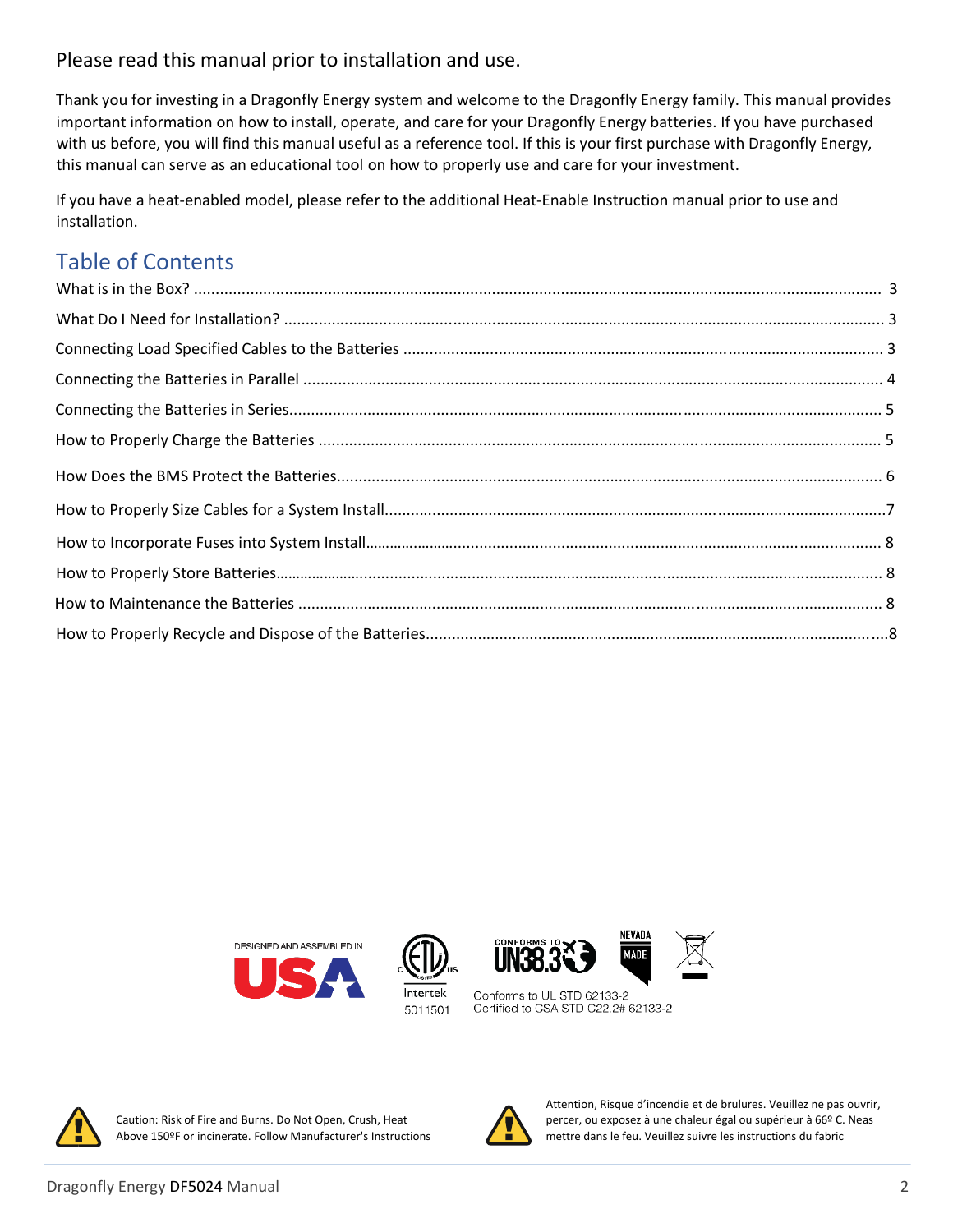## **What is in the Box?**

Included with your purchase is:

- (1) DF5024 Dragonfly Energy battery
	- $\circ$  Dimensions (L x W x H): 12.76" x 6.86" x 8.95"
	- o Weight: 31 lbs.
	- o Operating Temp Range: 4°F (-20°C) to 135°F (57.2°C)
	- o Water Resistant and Sealed (Batteries should not be submerged)
	- o Built-in BMS (Battery Management System)
	- o Made with Cylindrical Cells
	- $\circ$  Comes with standard flag style terminal posts with a 3/8" hole to accommodate either a 3/8" or a 5/16" bolt
- (1) Finishing Hardware Kit
	- $\circ$  (2) '18-8 Stainless Steel' 5/16-18 x 1" Bolts
	- o (2) '18-8 Stainless Steel' 5/16-18 x 1 1/4" Bolts
	- o (4) Washers
	- o (2) Nylok Nuts

## **What Do I Need for Installation?**

If you already have your system set up and are ready to drop in your batteries, you will need a torque wrench that is able to fit to and properly torque your 5/16" finishing hardware. This is REQUIRED to make sure that you torque to the specification of 9 to 11 ft-lbs., otherwise you may cause system failures and damage.

## **Connecting Load Specified Cables to the Batteries**

**1.** Identify the positive and negative terminals. These are labeled and color-coded **red for positive (+)**, **black for negative (–).**



- **2.** Determine which finishing hardware set you will use. Verify that your bolt can fully seat into the nylok insert of the nut. If multiple lugs are used, longer bolts may be required for the bolt to fully seat into the nylok insert of the nut.
- **3.** Connect your cable lugs to your battery terminal with the previously identified finishing hardware set. Make sure to connect your positive load specified cable lug to the positive terminal and the negative load specified cable lug to the negative terminal. The proper order to connect to your terminal with a finishing kit is shown in Fig. 1.



 *Figure 1: Proper order of hardware to connect cables. When going from left to right in the diagram the correct order is: bolt, washer, lug, terminal, washer, and nut. If multiple lugs are used, they should be on the same side of the terminal.*

**4.** When connecting to your battery terminals, **DO NOT** finger tighten. Use a torque wrench to torque your hardware to the specification of 9 to 11 ft-lbs. Failure to adequately secure connections can result in severe damage and will void your warranty. Fig. 2 below demonstrates proper and improper connections.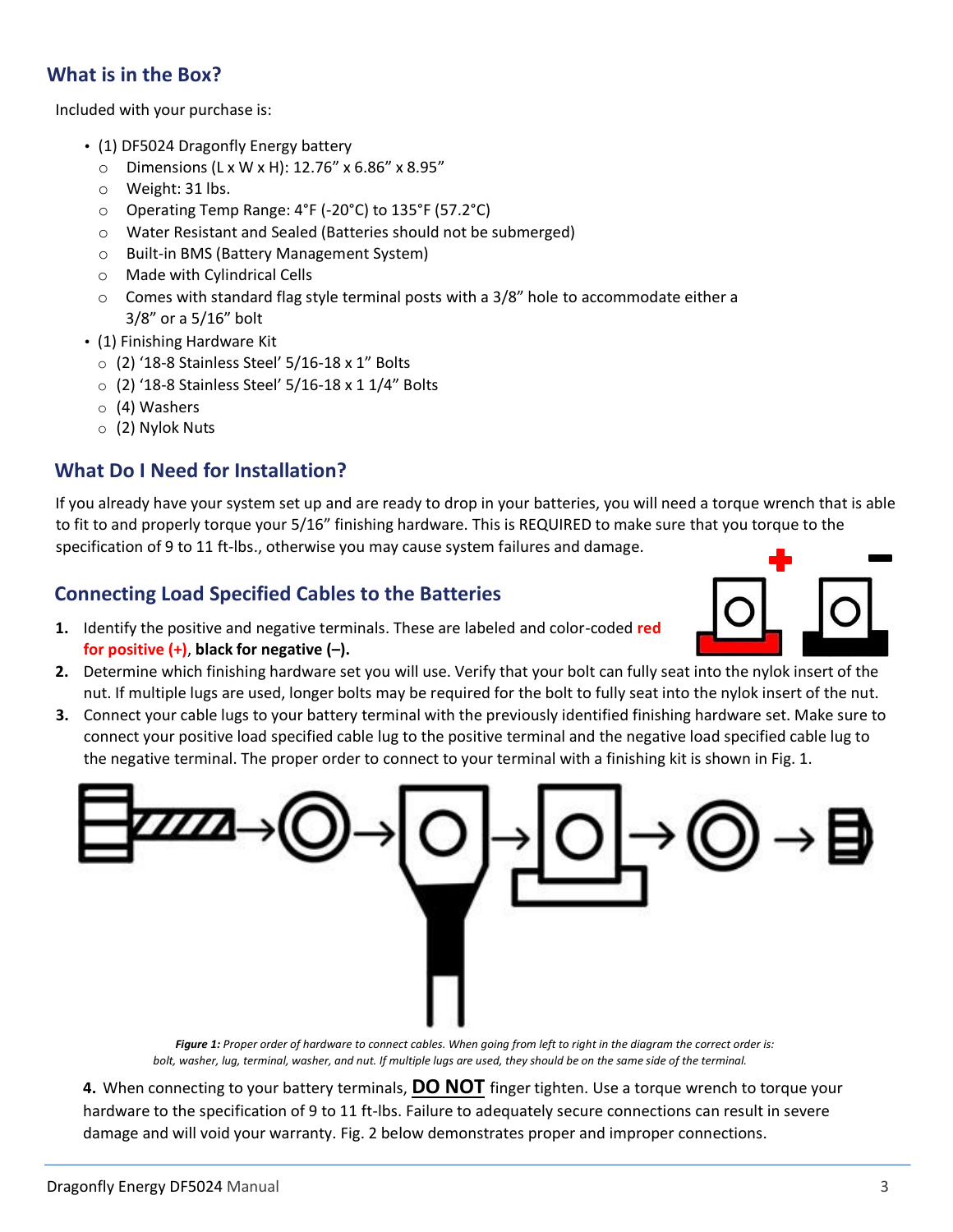

*Figure 2: Proper and Improper Terminal Connections*

## **Connecting the Batteries in Parallel**

#### Why Connect in Parallel?

Multiple DF5024 batteries may be connected in parallel to increase the capacity and current of the system. When batteries are connected in parallel, the voltage of the system does not change, but the capacity and current limits are additive. For example, two DF5024 batteries connected in parallel (shown in Fig. 3) create a 24V 100Ah bank that can deliver 120A continuously and 200A for 30 seconds.

#### How to Make a Parallel Connection

*NOTE: All cables and connections MUST be able to accommodate the high currents that can be delivered by the battery. Appropriate fuses and circuit breakers are highly recommended to protect downstream components from current spikes and short circuits.* 

- **1.** Identify the positive and negative terminals. These are labeled and color-coded **red for positive (+)**, **black for negative (–).**
- **2.** Determine the appropriate finishing hardware set you will use. Verify that your bolt can fully seat into the nylok insert of the nut. If multiple lugs are used, longer bolts may be required for the bolt to fully seat into the nylok insert of the nut.
- **3.** Make the proper cable connections to the positive of the first battery. Please reference Fig. 1 for the proper order of hardware.
- **4.** When connecting to your battery terminals, **DO NOT** finger tighten. Use a torque wrench to torque your hardware to the specification of 9 to 11 ft-lbs. Failure to adequately secure connections can result in severe damage and will void your warranty.
- **5.** Connect the other end of your positive cable to the positive terminal of the other battery you are connecting to. Repeat step 4.
- **6.** Repeat steps 3-5 for the negative connections.
- **7.** Repeat steps 3-6 for additional batteries in the system. An example of a finished connection can be found below in Fig. 3.



*Figure 3: Two 5024 Batteries connected in Parallel to create a 24V 100Ah Battery Bank*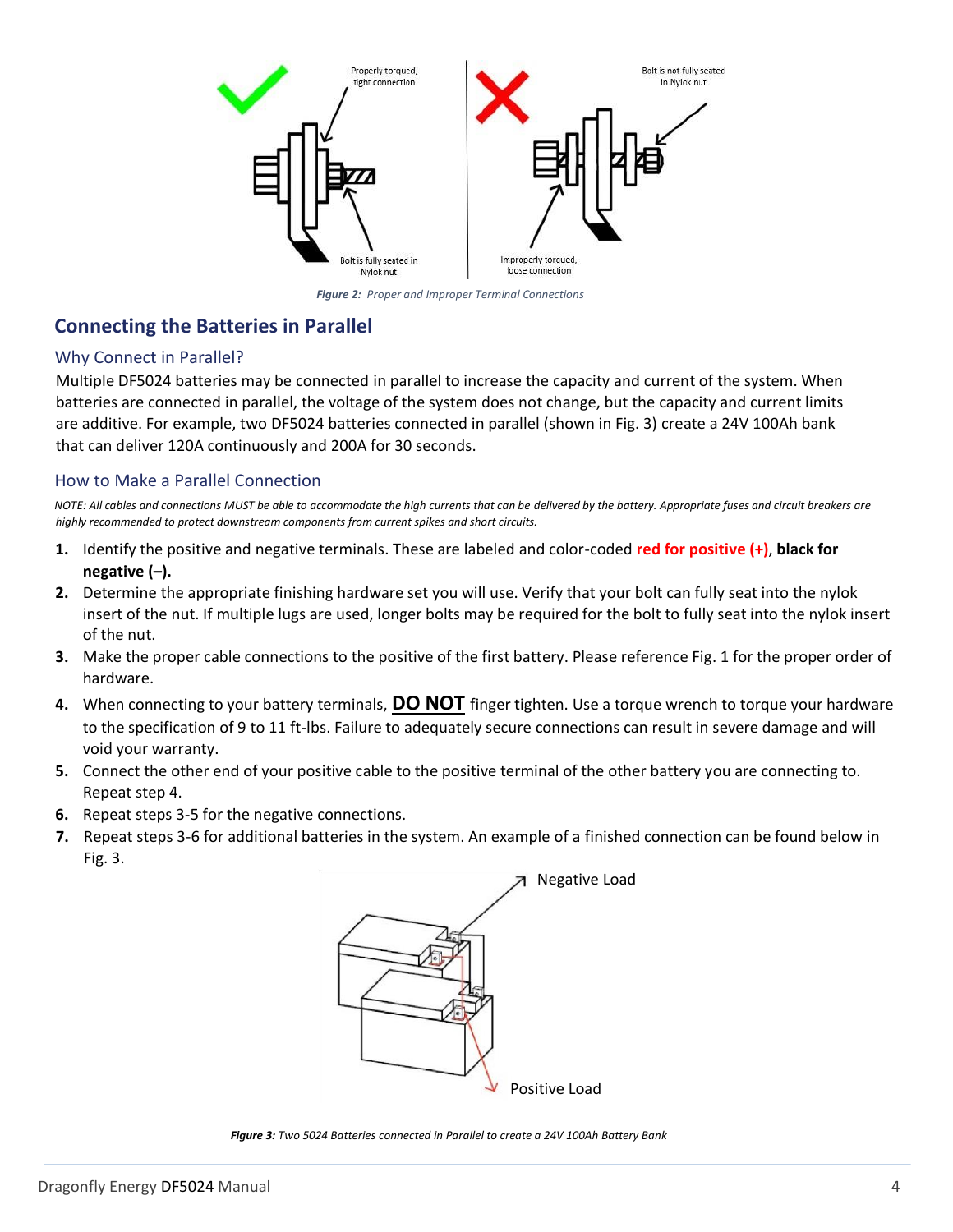## **Connecting the Batteries in Series**

#### Why Connect in Series?

When batteries are connected in series, current capacities remain the same, but the system voltage is additive. For example, two DF5024 batteries connected in series form a 48V 50Ah bank (shown in Fig. 4) and should be charged using a bulk and absorption voltage of 57.6V, and a float voltage of 54.4V.

#### How to Make a Series Connection

*Note: DF5024 Batteries are capable of being connected in series up to 48V. DO NOT exceed a 48V setup or you will void the batteries' warranty*.

- 1. Before making any connections, make sure to charge each battery up to 29.2V with a proper lithium charger. ALL BATTERIES SHOULD BE AT THE SAME STATE OF CHARGE PRIOR TO CONNECTING, otherwise you will encounter balance issues within your system. You can check your battery's state of charge with a multimeter.
- 2. Identify the positive and negative terminals. These are labeled and color-coded **red for positive (+)**, **black for negative (–).**
- 3. Determine the appropriate finishing hardware set you will use. Verify that your bolt can fully seat into the nylok insert of the nut. If multiple lugs are used, longer bolts may be required for the bolt to fully seat into the nylok insert of the nut.
- 4. Make the proper cable connections to the negative of the first battery. Please reference Fig. 1 for the proper order of hardware.
- 5. When connecting to your battery terminals, **DO NOT** finger tighten. Use a torque wrench to torque your hardware to the specification of 9 to 11 ft-lbs. Failure to adequately secure connections can result in severe damage and will void your warranty.
- 6. Connect the other end of your cable to the positive terminal of the other battery you are connecting to. Repeat step 4.
- 7. Repeat steps 3-6 for additional batteries, but **DO NOT** exceed 48V. An example of a correct series connection can be found below in Fig. 4.



*Figure 4: Two 5024 Batteries Connected in Series to create a 48V 50Ah Battery Bank*

## **How to Properly Charge the Batteries**

To properly charge your Dragonfly Energy batteries, you will want to verify that any charging component in your system is capable of being programmed for the following specifications. Charging components can include, but are not limited to converters, inverter chargers, solar charge controllers, DC to DC chargers, etc.

- Bulk/Absorption: 28.4V 29.2V
- Absorption Time: 30 minutes per battery (for parallel string)
- Float: 26.8V 27.6V
- Equalization: 28.8V/ Disabled
- Temperature Compensation: 0/Disabled
- Charge Rate: .5c
- Battery Charge Temperature Range: 25°F (-3°C) to 135°F (57.2°C)
- Battery Discharge Temperature Range: -4°F (-20°C) to 135°F (57.2°C)
- Cell Charge Temperature: 32°F (0°C) to 131°F (55°C)
- Cell Discharge Temperature: 68°F (20°C) to 140°F (60°C)

*NOTE: Not all chargers are capable of multistage charging. If yours is not, you will want to verify it can be programmed for the Bulk/Absorption voltage and have the other items mentioned disabled if applicable. Consult your charger's manual or the manufacturer.*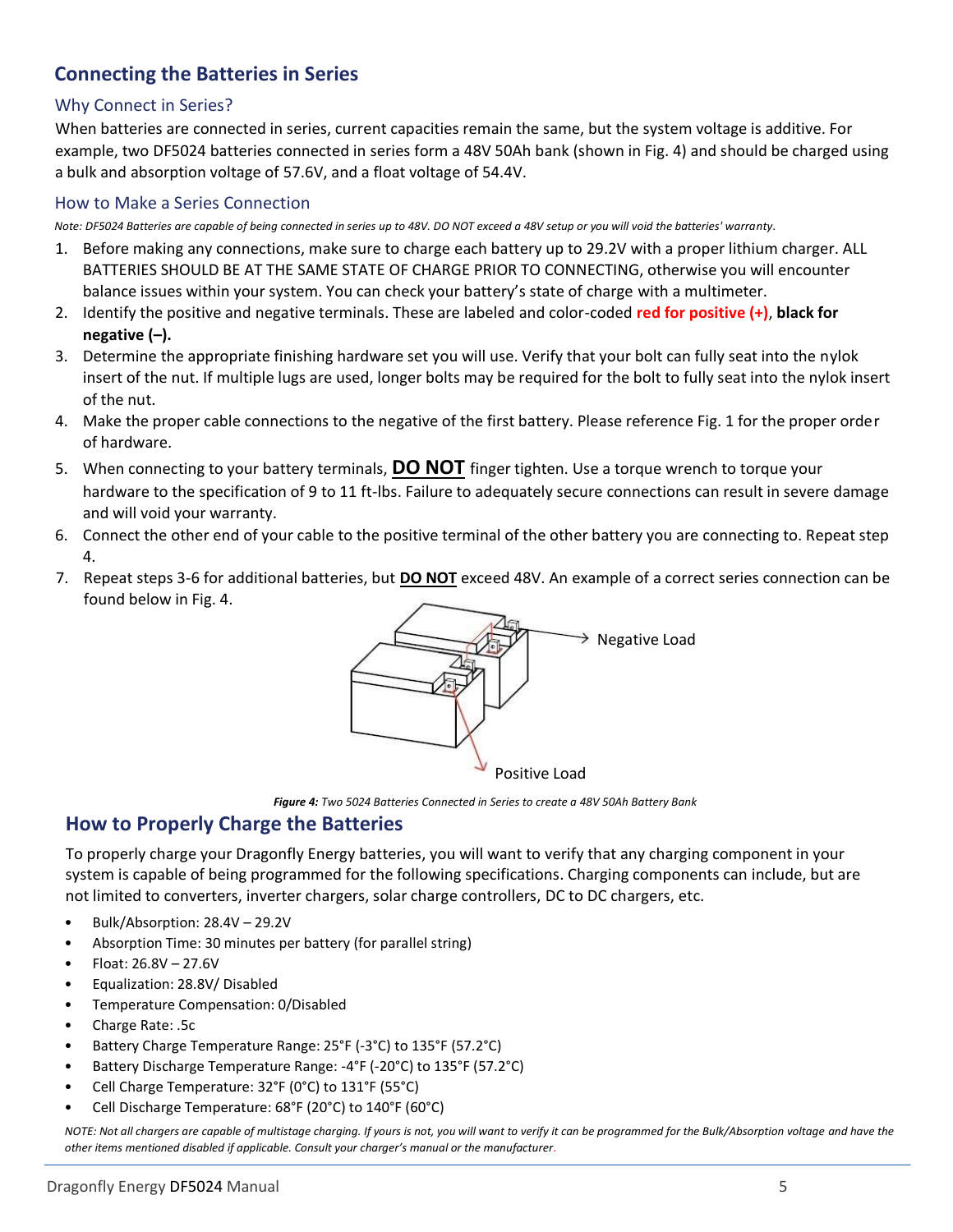## **How Does the BMS Protect the Batteries?**

All Dragonfly Energy batteries come with a built-in battery management system (BMS) that protects the cells from many strenuous circumstances to protect the life cycles of the cells and your electrical system from potential damage. The BMS in the DF5024 allows for 60 Amps continuous, 100 Amp surge for 30 seconds, and 1/2 second surge for loads over 100 Amps. All of our BMS' protect against the following conditions:

#### High Voltage Disconnect (> 14.7V)

If an individual cell voltage exceeds a prescribed threshold during charging, the BMS will prevent a charge current from continuing. Discharge is always allowed under this condition. If the batteries have not been balanced for a long time, high voltage disconnect could occur at a lower voltage. The batteries will rebalance after several full charges.

#### Low-Voltage Disconnect (< 10.6V)

If an individual cell falls below a prescribed threshold during discharge, the BMS will prevent further discharge. Although the battery is in "low-voltage disconnect" mode, it will still allow a charging current.

*NOTE: Many chargers must detect a voltage over 10V to send a charge to the battery. Please be aware that some chargers may not sense a battery in low-voltage disconnect and you may need to jump it with a 12V source to "wake up" the battery. You should jump your battery within 24hrs of entering low-voltage disconnect otherwise you risk damaging your battery and voiding the warranty.* 

#### High Temperature Charging and Discharging (> 135°F/57.2°C)

The BMS will not allow a charging or discharging current if the internal temperature of the battery has reached 135°F (57.2°C).

#### Low Temperature Charging (< 25°F/-3.9°C)

The BMS will not allow a charging current under 25°F (-3.9°C) but will continue to discharge down to -4°F (-20°C). *NOTE: The DF5024 has an operating temperature range of -4°F (-20°C) to 135°F (57.2°C).*

#### High Current Discharge Surges

The BMS will not allow a current that exceeds 100 (+/- 5%) Amps for more than 30s, or anything larger for 0.5s. After a high current disconnection, the battery will automatically reconnect after 5 seconds.

#### Short Current Discharge Surges

Our BMS has built-in short circuit protection. If the short circuit protection is tripped, the BMS will shut the battery down and will remain disconnected until you remove the battery cables. While the battery cables are disconnected, we suggest taking the voltage of the battery with a voltmeter. If it reads above 10V, reconnect the battery cables. If you are unsuccessful at obtaining a voltage reading above 10V, please give our technical support team a call.

#### Balancing of Cells

A passive balancing process is activated by the BMS at the top of each charge cycle when the battery voltage exceeds around 28.4V. This ensures that all the cells remain at the same state of charge, which helps pack longevity and performance.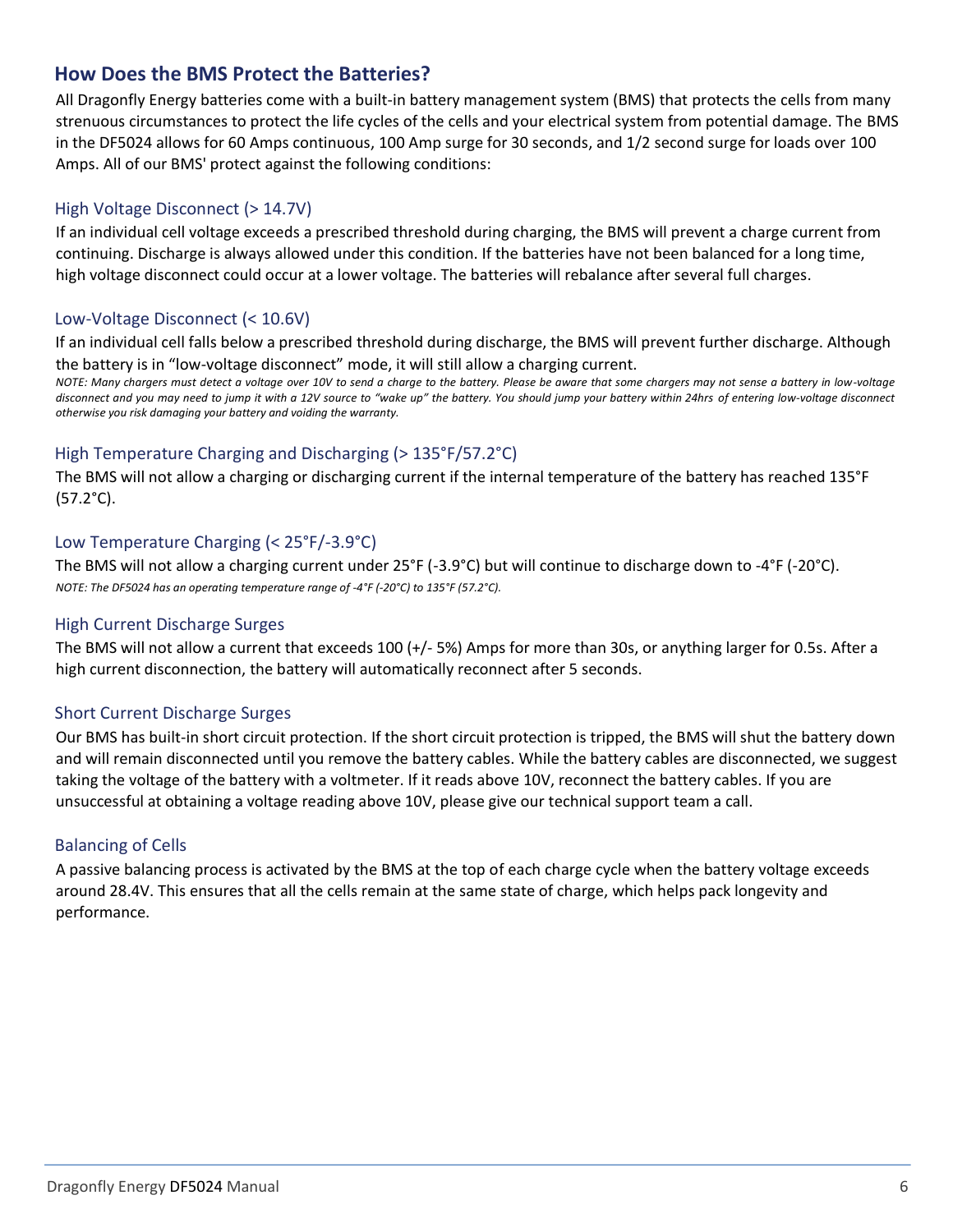## Voltage vs. Capacity

For a Single Battery



## How to Properly Size Cables for System Install

When considering cable sizing there are a few factors to consider. First, what is the size of the load you are powering with the battery bank? Second, how far away from the battery is the load? You can do voltage drop calculations to see if you need to step up your cable size. Fig. 5 is a chart to use for reference. Do keep in mind that cables are only capable of carrying a certain amperage and you should verify the specifications of your cable and the power draws before implementing them into your system to avoid potential failures and damage.

|                           | $0 - 5$   | <b>16 AWG</b>  | <b>16 AWG</b>  | <b>16 AWG</b> | <b>16 AWG</b>  | <b>14 AWG</b>  | <b>12 AWG</b>  | <b>12 AWG</b>  |  |
|---------------------------|-----------|----------------|----------------|---------------|----------------|----------------|----------------|----------------|--|
| $\mathfrak{S}$<br>CURRENT | $5 - 10$  | <b>16 AWG</b>  | <b>16 AWG</b>  | <b>14 AWG</b> | <b>12 AWG</b>  | <b>10 AWG</b>  | <b>10 AWG</b>  | <b>10 AWG</b>  |  |
|                           | $10 - 15$ | <b>14 AWG</b>  | 14 AWG         | 12 AWG        | <b>10 AWG</b>  | <b>10 AWG</b>  | 8 AWG          | 8 AWG          |  |
|                           | $15 - 20$ | <b>14 AWG</b>  | <b>12 AWG</b>  | 12 AWG        | <b>10 AWG</b>  | 8 AWG          | 6 AWG          | 6 AWG          |  |
|                           | $20 - 25$ | 12 AWG         | <b>10 AWG</b>  | <b>10 AWG</b> | 8 AWG          | 6 AWG          | 6 AWG          | 6 AWG          |  |
|                           | $25 - 30$ | <b>10 AWG</b>  | 10 AWG         | <b>10 AWG</b> | 8 AWG          | 6 AWG          | 6 AWG          | 4 AWG          |  |
|                           | 30-40     | 8 AWG          | 8 AWG          | 8 AWG         | 6 AWG          | 6 AWG          | 4 AWG          | 4 AWG          |  |
|                           | 40-50     | 8 AWG          | 8 AWG          | 6 AWG         | 6 AWG          | 4 AWG          | 4 AWG          | 2 AWG          |  |
|                           | 50-60     | 6 AWG          | 6 AWG          | 6 AWG         | 4 AWG          | 4 AWG          | 2 AWG          | 2 AWG          |  |
|                           | 60-70     | 6 AWG          | 6 AWG          | 4 AWG         | 4 AWG          | 2 AWG          | 2 AWG          | <b>1/0 AWG</b> |  |
|                           | 70-80     | 4 AWG          | 4 AWG          | 4 AWG         | 4 AWG          | 2 AWG          | 2 AWG          | <b>1/0 AWG</b> |  |
|                           | 80-90     | 4 AWG          | 4 AWG          | 4 AWG         | 2 AWG          | 2 AWG          | <b>1/0 AWG</b> | <b>1/0 AWG</b> |  |
|                           | 90-100    | 2 AWG          | 2 AWG          | 2 AWG         | 2 AWG          | 2 AWG          | <b>1/0 AWG</b> | <b>1/0 AWG</b> |  |
|                           | 100-120   | 2 AWG          | 2 AWG          | 2 AWG         | 2 AWG          | <b>1/0 AWG</b> | <b>1/0 AWG</b> | $2/0$ AWG      |  |
|                           | 120-150   | <b>1/0 AWG</b> | <b>1/0 AWG</b> | 1/0 AWG       | <b>1/0 AWG</b> | <b>1/0 AWG</b> | $2/0$ AWG      | <b>4/0 AWG</b> |  |
|                           | 150-200   | <b>2/0 AWG</b> | <b>2/0 AWG</b> | $2/0$ AWG     | <b>2/0 AWG</b> | $2/0$ AWG      | <b>4/0 AWG</b> | <b>4/0 AWG</b> |  |
|                           |           | $0 - 4$        | $4 - 7$        | $7 - 10$      | $10 - 15$      | $15 - 20$      | $20 - 25$      | $25 - 30$      |  |
| LENGTH IN FEET            |           |                |                |               |                |                |                |                |  |

 *Figure 5: As a rule of thumb, you can use these numbers as a guideline.*